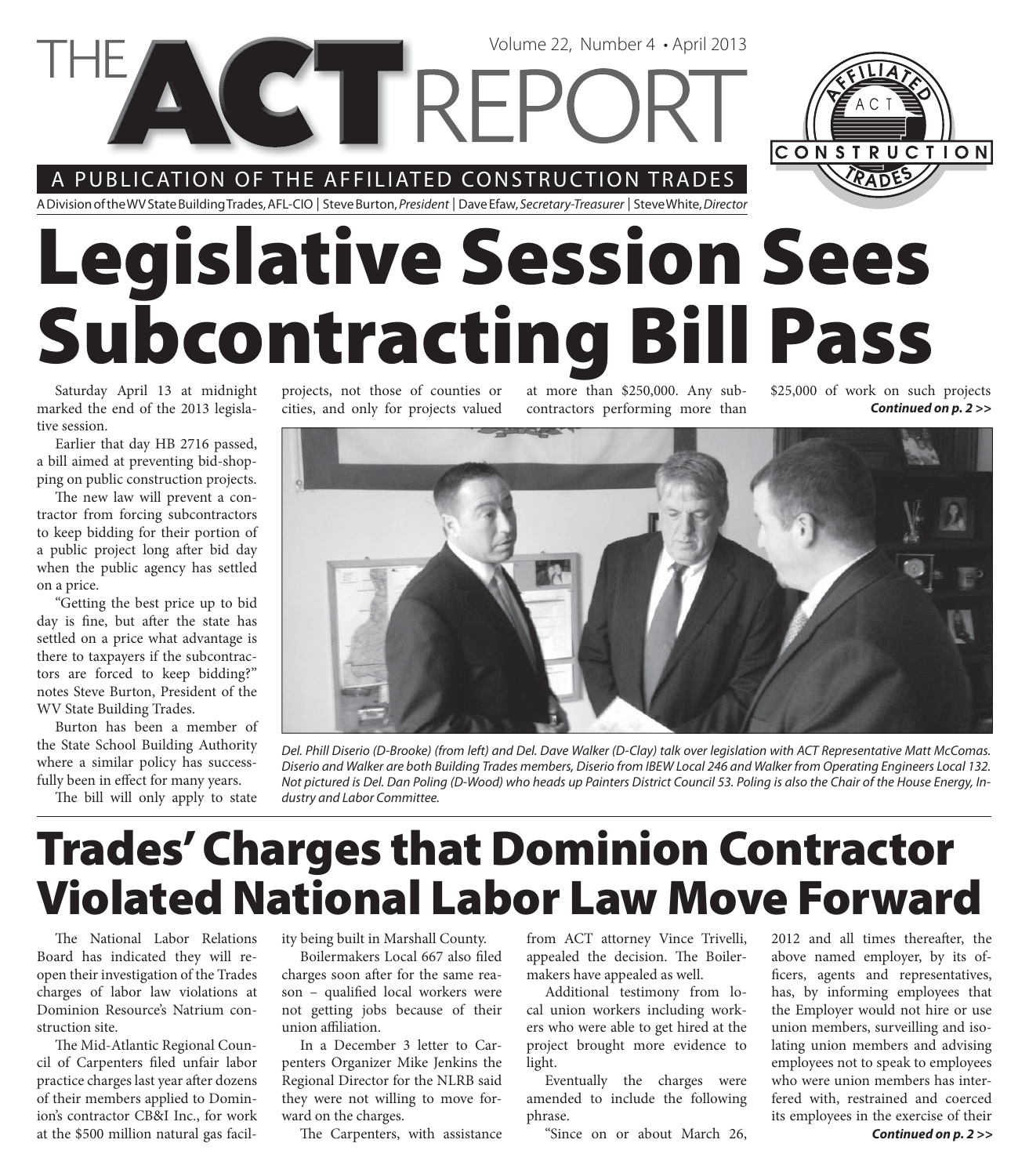# **Dominion Gas Project Delayed - Again**

Dominion has announced another delay to their Natrium gas processing project.

Originally the project was to be completed by early December of 2012. Now some four months after that date the end is nowhere in sight.

Newspaper reports simply say the completion date has been pushed back with no date given.

Their apparent business decision to reject local union workers is clearly taking a toll on the project.

"We know that on many similar projects built by local union labor the schedules have been met and the gas processors and their customers are making money," said Tom Gray, President of the Upper Ohio Valley Building Trades. "You have to wonder how disappointed Dominion's partners are at this time."

Shortly after the project was announced ACT and Building Trades representatives got assurances from Dominion representatives that contractors who use local union workers would get a chance to bid the project.

"But when we saw the invitation only bid list not one of the companies we recommended were there," said Gray.

When Dominion announced CB&I was picked for the job a delegation from ACT, Project BEST and the Upper Ohio Valley Building Trades went to Houston to meet with CB&I officials and see if a deal could be reached to use skilled local union craft workers for the project.

## **More than 8,000 at United Mine Workers Rally in Charleston**



Members of Painters District Council 53 (from right) Glen Jackson, Cecil Ferguson, Jerry Scarbro and Rich Patrick, are among a crowd of more than 8,000 people who attended the United Mine Workers of America rally in Charleston on April 1.

The Rally was a protest of Patriot Coal's attempt to void their benefit agreements through bankruptcy.

A number of coal companies spun-off their union operations to form Patriot, and now want to break long standing agreements to provide pension and health benefits. The UMWA believes Patriot was created to fail.

A number of Charleston Building Trades crafts showed up at the rally to show support including the Carpenters, Electricians and Laborers.

"We were politely told no thanks, even though we offered a very barebones simple project agreement," said Gray.

Soon after, ACT began running TV ads about Dominion's lack of commitment to using local workers. Although Dominion often stated

they wanted local workers the reality was hundreds of workers were imported to do the project while many qualified local workers remained unemployed.

Those observing the project estimate the delay will reach at least six months if not more.

## *Subcontracting Bill*

#### *Continued from Page 1*

must be listed within one business day and cannot be changed unless agreed upon by the owner and only for certain reasons.

Last year a bill was passed to try the policy for a year and was limited to projects let to bid by the state Division of Purchasing.

A bill to promote workplace safety failed to pass the full legislature but did pass out of both the House and Senate Labor Committees (see story).

A bill to allow Monongalia County to keep a portion of sales taxes generated in the county to fund a new baseball stadium and related infrastructure failed to pass in the last few hours of the session.

Legislation to allow a new gaming facility in Pendleton County passed the Senate but did not survive in the House.

A bill to extend the 'Home Rule' law that allows certain cities to avoid some state laws passed. It became controversial due to gun related amendments but also in the bill were amendments to insure laws could not be changed about open bidding, prevailing wages, freedom of information and open meetings.

Anti-union measures seen recently in other states, such as Right-to-Work and attacks on prevailing wage laws, were introduced but did not advance in any committees.

Two bills supported by the Trades to improve election laws passed. One makes clear that groups who mail postcards or pay for print ads about candidates before an election must disclose their source of funds. Some groups had found loopholes to avoid disclosure and spend thousands to elect or defeat candidates.

Also passed was a law to continue the option for Supreme Court candidates to avoid asking for campaign contributions from private individuals, groups and PACs and instead use public funds once they show they have viable campaigns.

## *Dominion Contractor*

#### *Continued from Page 1*

rights guaranteed in Section 7 of the Act."

In a March 28 letter to Trivelli, NLRB Regional Director Robert Chester wrote "After review, I have considered my decision and have now determined that additional proceedings on the  $8(a)(1)$  allegations raised in the appeal is warranted.

The Section  $8(a)(3)$  allegations remain pending before the General Counsel Office of Appeals."

According to Trivelli this means the case will move forward on two tracks.

"Region Six will move forward on the case regarding the problems at the work site included in the amended charge," said Trivelli.

"In addition our appeal about the refusal to hire is still pending and will be decided in Washington."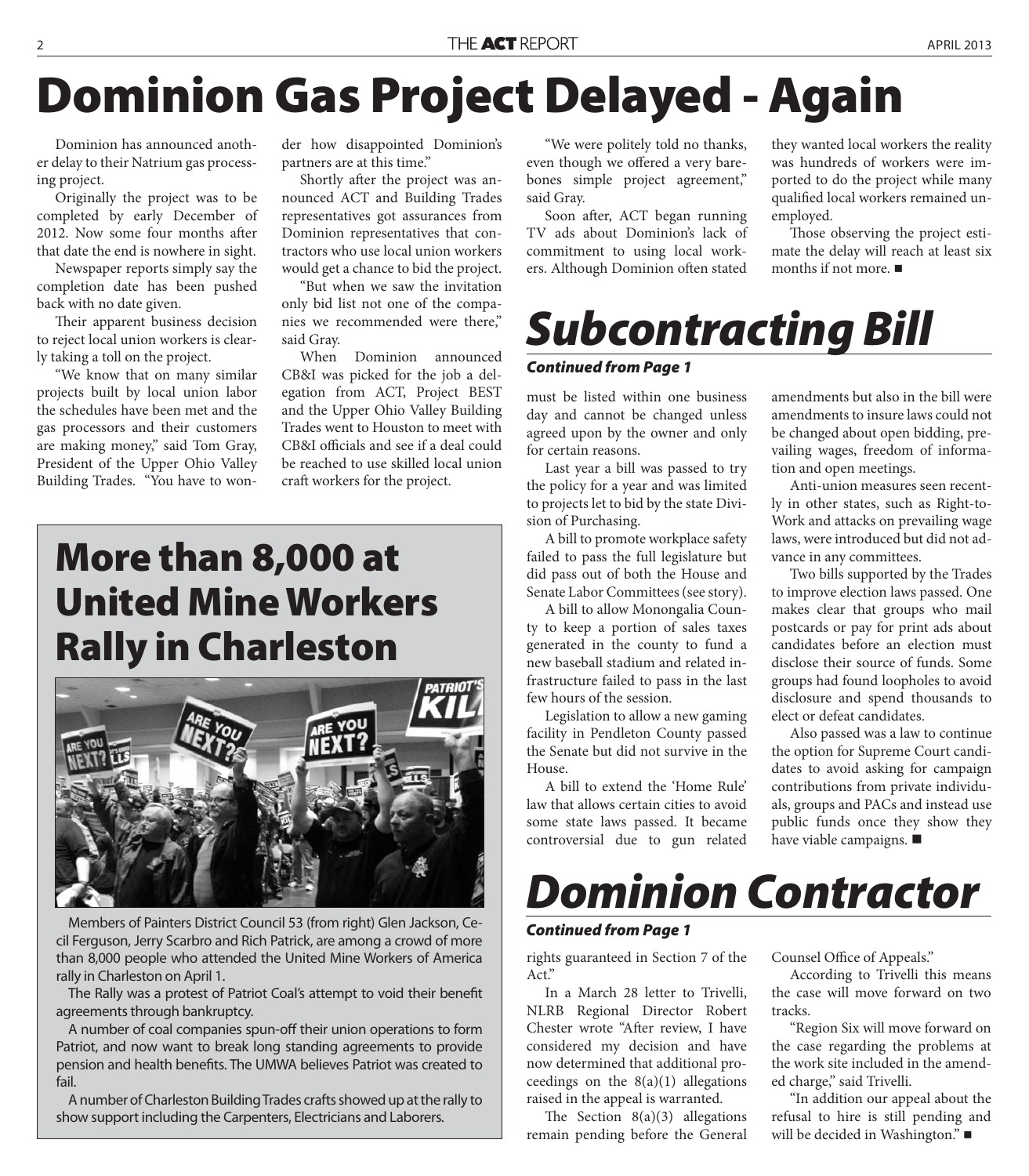# **OSHA 10 Safety Bill Fails by Single Vote**

A bill to improve safety for construction workers failed to pass a key committee in the House of Delegates by one vote.

The bill, HB 2354, would have required construction workers on tax funded projects to have the OSHA 10 hour construction safety training.

The House Government Organization committee took up the bill on March 28 after it had passed the House Industry, Energy and Labor committee earlier in the session.

Delegate Phill Diserio (D-Brooke) spoke in support of the bill and told how he had to inform his mother the day his brother fell to his death on a construction project. "Had my brother taken the OSHA 10 class he may be alive today," said Diserio.

But soon after when the vote was taken the measure failed 11 to 12.

Two contractor groups, the antiunion Associated Builders and Contractors and the Contractors Association of WV, joined together to help defeat the measure saying the training was not needed and wasteful.

In letters to legislators that showed up in newspapers the groups falsely claimed passage of the legislation would somehow hurt safety. They said that contractors would not be able to provide site specific training.

In addition these safety opponents claimed the bill would hurt small contractors, ignoring language that excluded many small contractors.

Projects valued at less than \$50,000 were excluded and companies with less than seven days of work on a project were not covered. In addition, workers had 90 days to get the training the first year.

Even though a number of contractor groups had shown support for the bill by sending letters and making calls to legislators their voices along with numerous union workers who visited the capitol was not enough.

"If you think about it we lost the vote when we lost a number of good candidates election time," said Dave Efaw, Secretary-Treasurer of the WV State Building Trades Council.

The OSHA 10 has long been an industry standard for basic safety awareness. After the disasters at Sago and the Upper Big Branch mines, craft union leaders looked at ways safety could be promoted in the construction industry.

"We didn't want to wait for a disaster to work on safety," commented Efaw.

| <b>Government Organization Committee</b> |
|------------------------------------------|
| Vote on HB 2354                          |

| No             | Del. Karen Arvon (R-Raleigh)               |
|----------------|--------------------------------------------|
| No             | Del. Tom Azinger (R-Wood)                  |
| No             | Del. Anna Border (R-Wood)                  |
| No             | Del. Scott Cadle (R-Mason)                 |
| Yes            | Del. Mike Caputo (D-Marion)                |
| Yes            | Del. Phill Diserio (D-Brooke)              |
| Yes            | Del. Jeff Eldridge (D-Lincoln)             |
| No             | Del. Larry Faircloth (R-Berkeley)          |
| No             | Del. Ryan Ferns (D-Ohio)                   |
| No             | Del. Michael Folk (R-Berkeley)             |
| No             | Del. Bill Hartman (D-Randolph)             |
| No             | Del. Gary Howell (R-Mineral)               |
| Yes            | Del. Ronnie Jones (D-Hancock)              |
| No             | Del. Larry Kump (R-Berkeley                |
| Yes            | Del. Dana Lynch (D-Webster)                |
| Yes            | Del. James Morgan - Chair (D-Cabell)       |
| No             | Del. Josh Nelson (R-Boone)                 |
| Yes            | Del. Brady Paxton (D-Putnam)               |
| Absent         | Del. William Romine (R-Tyler)              |
| Yes            | Del. Peggy Smith (D-Weston)                |
| N <sub>0</sub> | Del. Randy Smith (R-Preston)               |
| <b>Yes</b>     | Del. Margaret Staggers (D-Fayette)         |
| Yes            | Del. Dale Stephens - Vice-Chair (D-Cabell) |
| Yes            | Del. Randy Swartzmiller (D-Hancock)        |

### **Workers Memorial Day**

April 28, 2013 will mark the 25th annual observance of Workers Memorial Day by the West Virginia AFL-CIO. This is a day set aside by unions to remember workers who have suffered and died because of workplace hazards.

| Who:  | WV AFL-CIO, Friends and Family of WV's Fallen Workers |
|-------|-------------------------------------------------------|
| What: | 25th Annual Observance of Workers Memorial Day        |
| When: | Sunday, April 28th at 2:00PM                          |

**Where: Parking area south of Willow Island Memorial (North of Parkersburg on Route 2, across from Pleasants Power Station)**

We invite and encourage everyone's attendance to remember and honor twenty two (22) workers who died as a result of a workplace accident in West Virginia during 2012.

In addition the names of the 51 workers killed at Willow Island Power Station in 1978 will be read aloud to commemorate the 35th anniversary of that tragedy. The workers died when scaffolding collapsed while the cooling tower was being constructed.

The Willow Island disaster is considered the worst construction accident in U.S. history.

### **Doesn't Del. Ryan Ferns Care About Worker Safety? Ohio County Families DO!**

Nearly 50 West Virginians lost their lives in work-related accidents in 2011. We believe even one father, mother, son or daughter not coming home at night is unacceptable.

Isn't Del. Ferns bothered by those empty chairs at the dinner tables? He voted against HB 2354. a bill requiring proper safety training (OSHA 10) for workers on public projects.

#### **Delegate Ferns Voted Against Safety Training**

Paid for by West Virginia State Building & Construction Trades Council, AFL-CIO

*Newspaper ads like this one have been run to let the public know about some of those who voted against the OSHA 10 bill in both committees.*